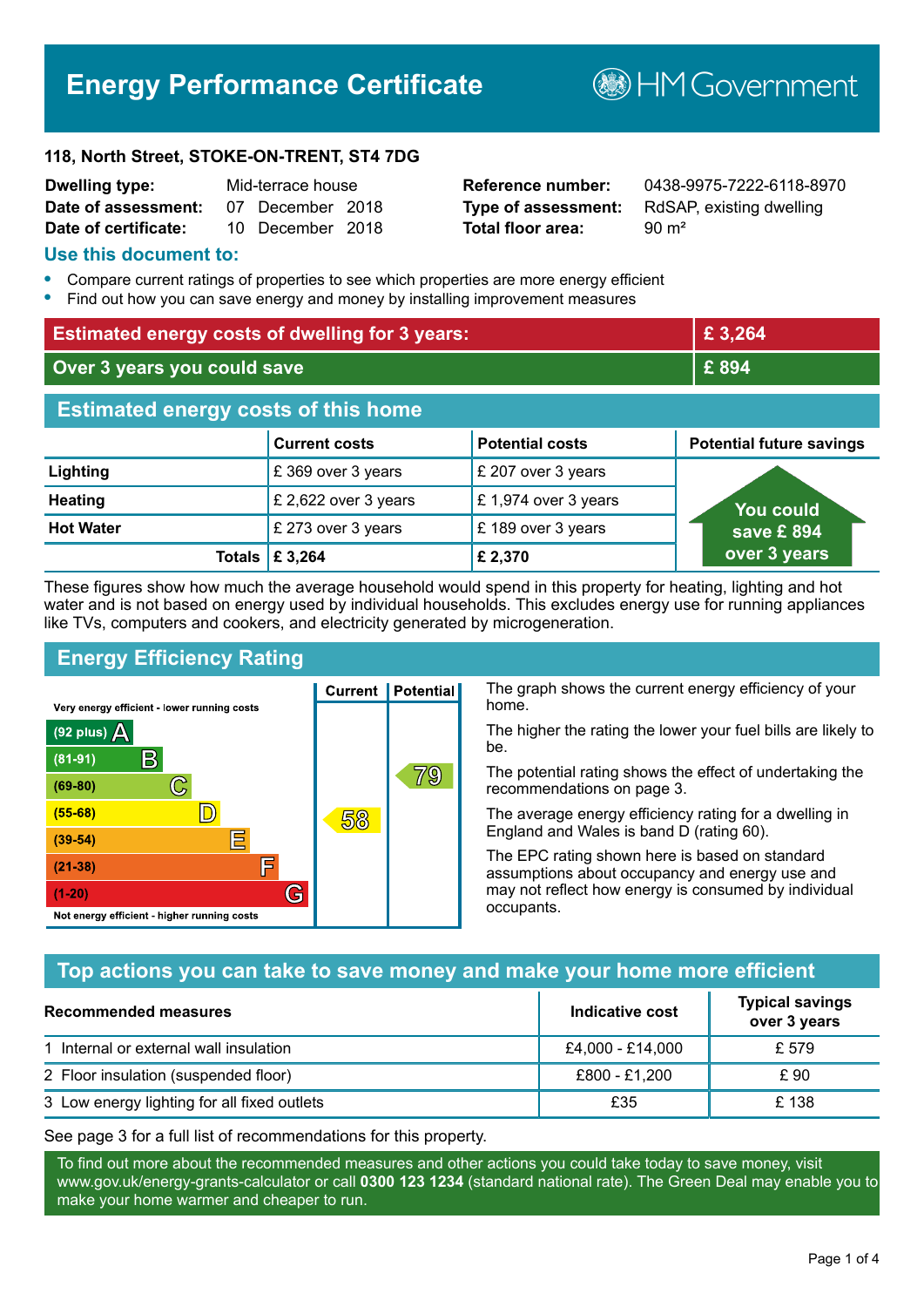#### 118, North Street, STOKE-ON-TRENT, ST4 7DG 10 December 2018 RRN: 0438-9975-7222-6118-8970

**Energy Performance Certificate**

| <b>Element</b>        | <b>Description</b>                             | <b>Energy Efficiency</b> |
|-----------------------|------------------------------------------------|--------------------------|
| Walls                 | Solid brick, as built, no insulation (assumed) | $\star$ * * * *          |
| Roof                  | Pitched, 200 mm loft insulation                | ★★★★☆                    |
|                       | Pitched, 150 mm loft insulation                | ★★★★☆                    |
|                       | Pitched, no insulation (assumed)               | ★☆☆☆☆                    |
| Floor                 | Suspended, no insulation (assumed)             |                          |
|                       | Solid, no insulation (assumed)                 |                          |
| Windows               | Fully double glazed                            | ★★★☆☆                    |
| Main heating          | Boiler and radiators, mains gas                | ★★★★☆                    |
| Main heating controls | Programmer, room thermostat and TRVs           | ★★★★☆                    |
| Secondary heating     | Room heaters, electric                         |                          |
| Hot water             | From main system                               | ★★★★☆                    |
| Lighting              | Low energy lighting in 22% of fixed outlets    | ★★☆☆☆                    |

#### **Summary of this home's energy performance related features**

Current primary energy use per square metre of floor area: 279 kWh/m² per year

The assessment does not take into consideration the physical condition of any element. 'Assumed' means that the insulation could not be inspected and an assumption has been made in the methodology based on age and type of construction.

#### **Low and zero carbon energy sources**

Low and zero carbon energy sources are sources of energy that release either very little or no carbon dioxide into the atmosphere when they are used. Installing these sources may help reduce energy bills as well as cutting carbon. There are none provided for this home.

# **Your home's heat demand**

For most homes, the vast majority of energy costs derive from heating the home. Where applicable, this table shows the energy that could be saved in this property by insulating the loft and walls, based on typical energy use (shown within brackets as it is a reduction in energy use).

| <b>Heat demand</b>           | <b>Existing dwelling</b> | Impact of loft<br>insulation | <b>Impact of cavity</b><br>wall insulation | Impact of solid<br>wall insulation |
|------------------------------|--------------------------|------------------------------|--------------------------------------------|------------------------------------|
| Space heating (kWh per year) | 12.834                   | (559)                        | N/A                                        | (3,335)                            |
| Water heating (kWh per year) | 2,060                    |                              |                                            |                                    |

You could receive Renewable Heat Incentive (RHI) payments and help reduce carbon emissions by replacing your existing heating system with one that generates renewable heat, subject to meeting minimum energy efficiency requirements. The estimated energy required for space and water heating will form the basis of the payments. For more information, search for the domestic RHI on the www.gov.uk website.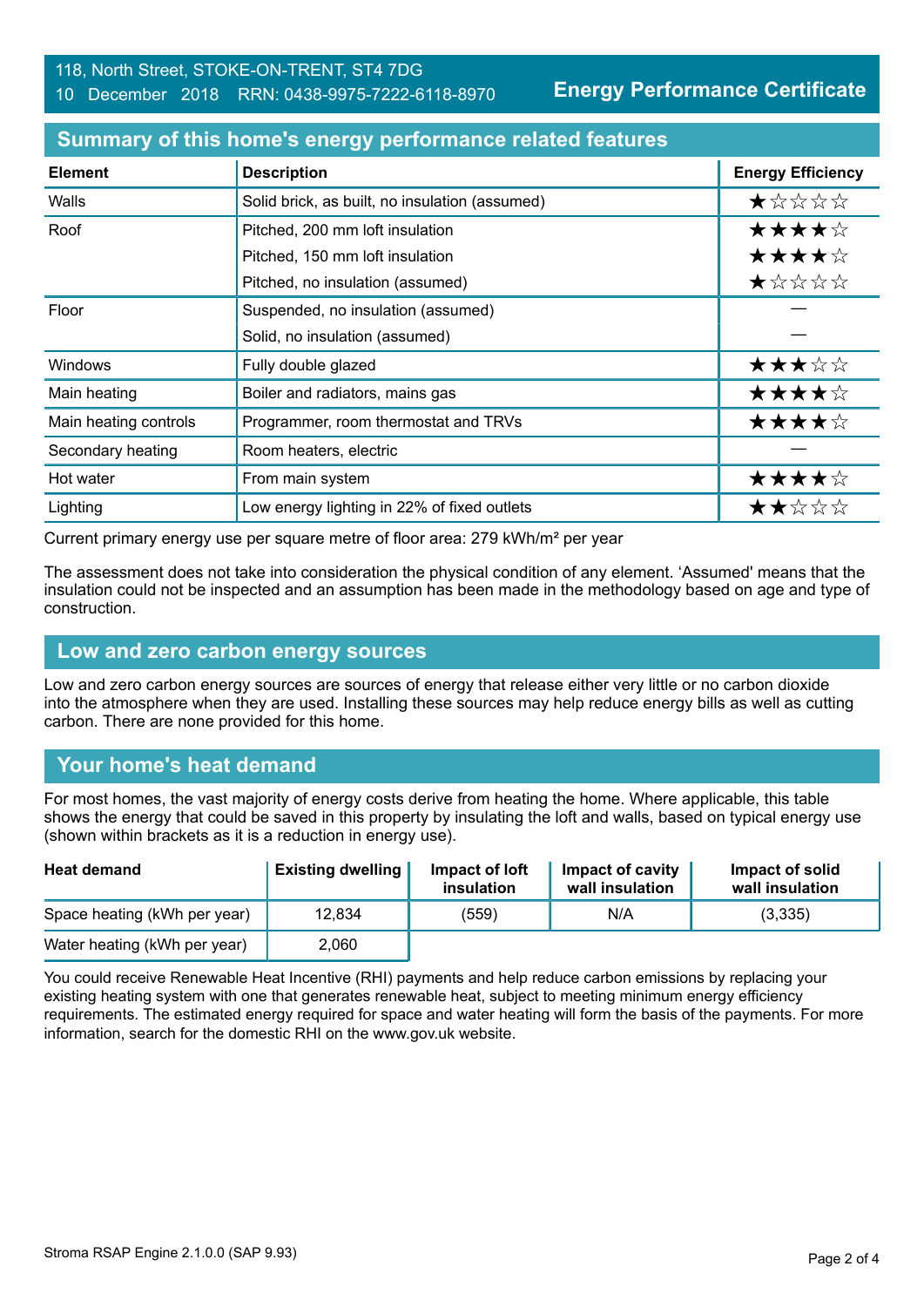#### 118, North Street, STOKE-ON-TRENT, ST4 7DG 10 December 2018 RRN: 0438-9975-7222-6118-8970

#### **Recommendations**

The measures below will improve the energy performance of your dwelling. The performance ratings after improvements listed below are cumulative; that is, they assume the improvements have been installed in the order that they appear in the table. Further information about the recommended measures and other simple actions you could take today to save money is available at www.gov.uk/energy-grants-calculator. Before installing measures, you should make sure you have secured the appropriate permissions, where necessary. Such permissions might include permission from your landlord (if you are a tenant) or approval under Building Regulations for certain types of work.

| <b>Recommended measures</b>               | Indicative cost   | <b>Typical savings</b><br>per year | <b>Rating after</b><br>improvement |
|-------------------------------------------|-------------------|------------------------------------|------------------------------------|
| Internal or external wall insulation      | £4,000 - £14,000  | £193                               | <b>D65</b>                         |
| Floor insulation (suspended floor)        | £800 - £1,200     | £ 30                               | <b>D66</b>                         |
| Low energy lighting for all fixed outlets | £35               | £46                                | <b>D67</b>                         |
| Solar water heating                       | $£4,000 - £6,000$ | £29                                | $\mathbb{C}69$                     |
| Solar photovoltaic panels, 2.5 kWp        | £5,000 - £8,000   | £ 309                              | $\mathbb{C}79$                     |

# **Opportunity to benefit from a Green Deal on this property**

Green Deal Finance allows you to pay for some of the cost of your improvements in instalments under a Green Deal Plan (note that this is a credit agreement, but with instalments being added to the electricity bill for the property). The availability of a Green Deal Plan will depend upon your financial circumstances. There is a limit to how much Green Deal Finance can be used, which is determined by how much energy the improvements are estimated to **save** for a 'typical household'.

You may be able to obtain support towards repairs or replacements of heating systems and/or basic insulation measures, if you are in receipt of qualifying benefits or tax credits. To learn more about this scheme and the rules about eligibility, call the Energy Saving Advice Service on **0300 123 1234** for England and Wales.